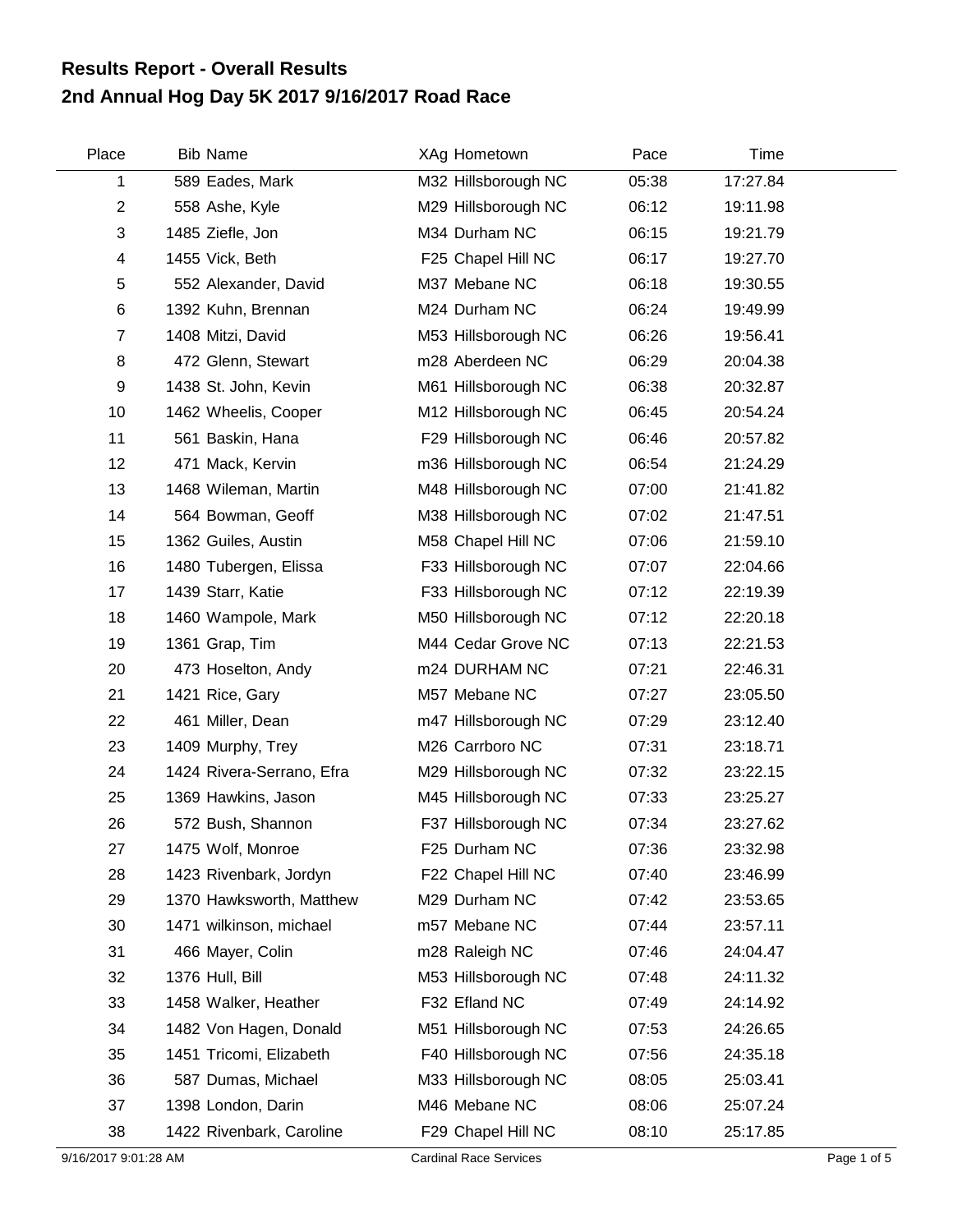| Place | <b>Bib Name</b>        | XAg Hometown        | Pace  | Time     |  |
|-------|------------------------|---------------------|-------|----------|--|
| 39    | 1447 Tcherkassky, Alex | M33 Durham NC       | 08:11 | 25:22.25 |  |
| 40    | 551 Albaugh, Tim       | M57 Hillsborough NC | 08:11 | 25:22.32 |  |
| 41    | 591 Eichmann, Derek    | M36 Mebane NC       | 08:13 | 25:29.00 |  |
| 42    | 1470 Wilkinson, Kari   | F56 Mebane NC       | 08:14 | 25:30.96 |  |
| 43    | 464 Berrien, Kate      | f47 Hillsborough NC | 08:17 | 25:39.26 |  |
| 44    | 1449 Tricomi, Anna     | F10 Hillsborough NC | 08:17 | 25:41.90 |  |
| 45    | 559 Ashe, Richard      | M62 Hillsborough NC | 08:20 | 25:49.26 |  |
| 46    | 1474 Wolf, Albert      | M58 Durham NC       | 08:24 | 26:03.13 |  |
| 47    | 1479 Tubergen, Eli     | M10 Hillsborough NC | 08:28 | 26:14.62 |  |
| 48    | 1463 Wheelis, Sandi    | F46 Hillsborough NC | 08:30 | 26:22.54 |  |
| 49    | 1478 Hughes, Greg      | M56 Hillsborough NC | 08:35 | 26:36.62 |  |
| 50    | 1465 Whitt, Leah       | F27 Hillsborough NC | 08:36 | 26:39.35 |  |
| 51    | 599 Graham, Marty      | M52 Hillsborough NC | 08:37 | 26:42.36 |  |
| 52    | 1412 Orange, Amy       | F46 Hillsborough NC | 08:38 | 26:45.18 |  |
| 53    | 584 Cronley, Kathleen  | F55 Hillsborough NC | 08:42 | 26:57.76 |  |
| 54    | 570 BROWN, CHARLIE     | M48 Efland NC       | 08:44 | 27:03.12 |  |
| 55    | 592 Eichmann, Sean     | M39 Mebane NC       | 08:44 | 27:03.91 |  |
| 56    | 1384 Jones, Taylor     | M29 Raleigh NC      | 08:46 | 27:09.84 |  |
| 57    | 550 Albaugh, Janine    | F41 Hillsborough NC | 08:47 | 27:13.86 |  |
| 58    | 1473 Williams, Kirk    | M27 Durham NC       | 08:47 | 27:14.64 |  |
| 59    | 600 Grandis, Kurt      | M40 Chapel Hill NC  | 08:48 | 27:15.25 |  |
| 60    | 568 Brooks, David      | M49 Hurdle Mills NC | 08:48 | 27:15.37 |  |
| 61    | 1410 Namer, Lexi       | F29 Durham NC       | 08:49 | 27:19.14 |  |
| 62    | 462 Miller, Ty         | m12 Hillsborough NC | 08:59 | 27:49.80 |  |
| 63    | 1433 Smith, Andrew     | M23 Raleigh NC      | 08:59 | 27:50.03 |  |
| 64    | 1461 Weigel, Megan     | F29 RALEIGH NC      | 09:03 | 28:03.36 |  |
| 65    | 588 Eades, Betsy       | F32 Hillsborough NC | 09:04 | 28:06.64 |  |
| 66    | 1441 Sutton, Rochelle  | F49 Hillsborough NC | 09:05 | 28:09.80 |  |
| 67    | 1476 Cahn, Catherine   | F31 Hillsborough NC | 09:06 | 28:13.34 |  |
| 68    | 590 Eaves, Ryan        | M35 Hillsborough NC | 09:06 | 28:14.13 |  |
| 69    | 1391 Knighton, Deanna  | F31 DURHAM NC       | 09:10 | 28:24.63 |  |
| 70    | 1395 Lane, Kimberly    | F43 DURHAM NC       | 09:10 | 28:26.42 |  |
| 71    | 1440 Sterling, Anna    | F38 Hillsborough NC | 09:12 | 28:30.16 |  |
| 72    | 563 Bowman, Amber      | F38 Hillsborough NC | 09:15 | 28:39.82 |  |
| 73    | 467 Gray, Carin        | f40 Hillsborough NC | 09:20 | 28:56.09 |  |
| 74    | 1378 Ingram, Elizabeth | F32 Washington DC   | 09:21 | 28:59.21 |  |
| 75    | 553 Anderson, Daniel   | M44 Mebane NC       | 09:21 | 28:59.89 |  |
| 76    | 460 Carr, Tom          | m67 Hillsborough NC | 09:22 | 29:03.23 |  |
| 77    | 1403 McGhee, Brenda    | F60 Mebane NC       | 09:27 | 29:17.43 |  |
| 78    | 579 Champion, Julia M  | F32 Hillsborough NC | 09:30 | 29:26.89 |  |
| 79    | 598 Graham, Brooke     | F20 Hillsborough NC | 09:35 | 29:43.24 |  |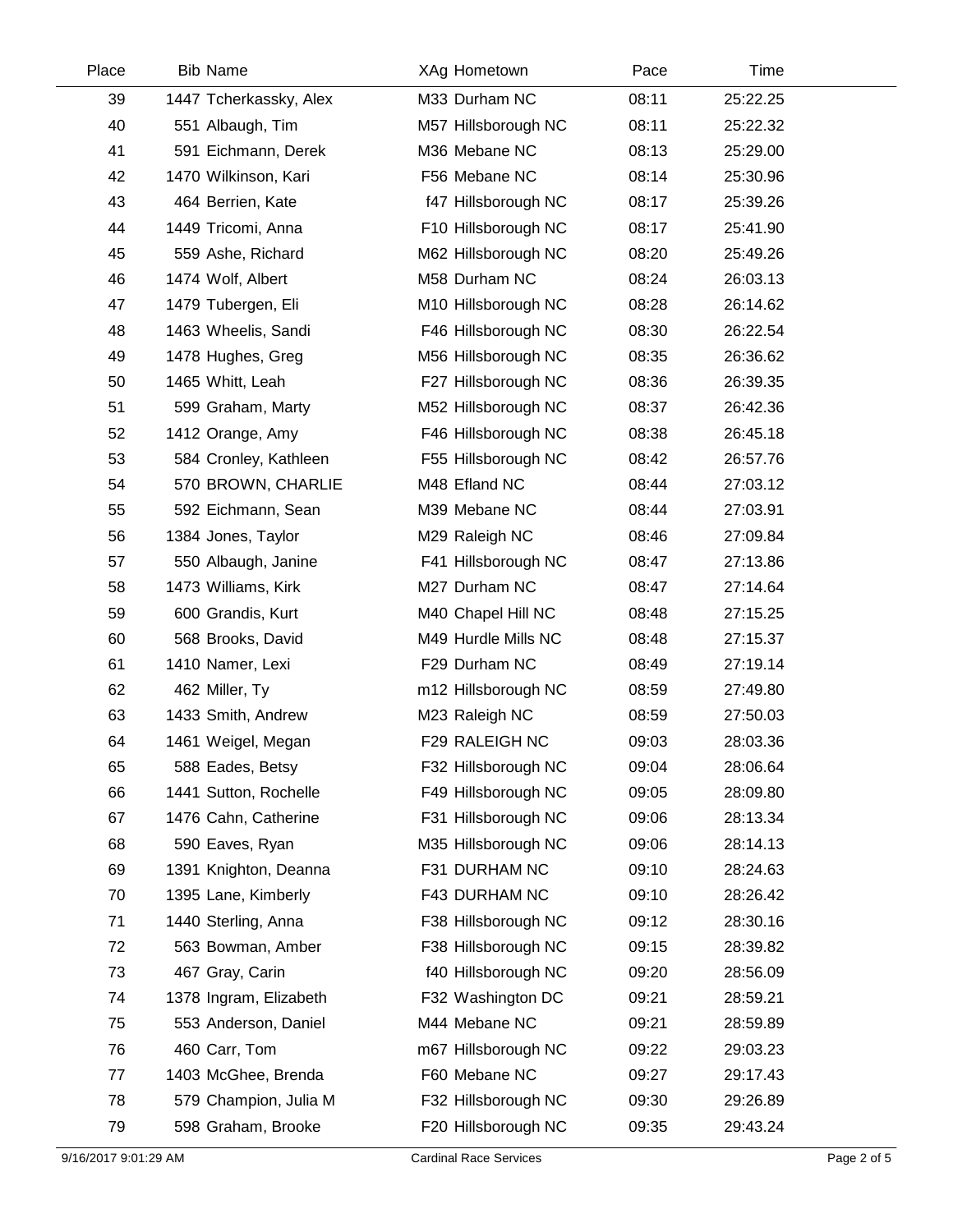| Place | <b>Bib Name</b>            | XAg Hometown        | Pace  | Time     |  |
|-------|----------------------------|---------------------|-------|----------|--|
| 80    | 586 Curry, Kerry           | M47 GRAHAM NC       | 09:39 | 29:55.03 |  |
| 81    | 465 Canosa, Emily          | f24 Hillsborough NC | 09:48 | 30:22.12 |  |
| 82    | 1453 Vecchia, Deanna       | F27 Hillsborough NC | 09:48 | 30:24.07 |  |
| 83    | 575 Carbre, Jesse          | F13 Hillsborough NC | 09:50 | 30:29.78 |  |
| 84    | 1469 Wileman, Tom          | M14 Hillsborough NC | 09:56 | 30:48.91 |  |
| 85    | 1477 Cook-Wooters, Natalie | F41 Durham NC       | 10:00 | 30:59.25 |  |
| 86    | 1467 Wileman, Lynda        | F47 Hillsborough NC | 10:01 | 31:04.21 |  |
| 87    | 597 Gillespie, Chris       | M27 Mebane NC       | 10:02 | 31:06.82 |  |
| 88    | 1393 LaFuria, Briana       | F25 Mebane NC       | 10:02 | 31:06.98 |  |
| 89    | 1394 Lambert, Brian        | M47 Mebane NC       | 10:09 | 31:26.48 |  |
| 90    | 1411 Nicholson, lan        | M47 Durham NC       | 10:11 | 31:33.59 |  |
| 91    | 1443 Talbot, George        | M51 Efland NC       | 10:19 | 31:58.69 |  |
| 92    | 1372 Herndon, Taylor       | F29 Hillsborough NC | 10:23 | 32:12.12 |  |
| 93    | 1442 Szabo, Andrea         | F51 Hillsborough NC | 10:31 | 32:34.69 |  |
| 94    | 1407 Mellor, Kim           | F48 Mebane NC       | 10:31 | 32:36.36 |  |
| 95    | 1416 Perry, Julie          | F43 Mebane NC       | 10:31 | 32:36.83 |  |
| 96    | 1445 Talbot, Robin         | F54 Efland NC       | 10:33 | 32:43.84 |  |
| 97    | 1481 Tubergen, Matthew     | M34 Hillsborough NC | 10:34 | 32:46.93 |  |
| 98    | 1381 Jarman, Donella       | F54 Hillsborough NC | 10:36 | 32:50.23 |  |
| 99    | 463 Miller, Ellie          | f10 Hillsborough NC | 10:41 | 33:05.60 |  |
| 100   | 468 Cranford, Melanie      | f42 Hillsborough NC | 10:41 | 33:05.87 |  |
| 101   | 1400 Mack, Carmen          | F44 Hillsborough NC | 10:49 | 33:30.70 |  |
| 102   | 571 Bruner, Amy            | F42 Burlington NC   | 10:50 | 33:34.23 |  |
| 103   | 560 Barger, Traci          | F47 Hillsborough NC | 10:54 | 33:45.90 |  |
| 104   | 1371 Herndon, Kolby        | M32 Hillsborough NC | 10:55 | 33:50.33 |  |
| 105   | 569 Brooks, Leslie         | F44 Hurdle Mills NC | 10:57 | 33:56.45 |  |
| 106   | 1363 Guiles, Beth          | F57 Chapel Hill NC  | 10:57 | 33:57.42 |  |
| 107   | 1430 Ruth, Celeste         | F43 Timberlake NC   | 10:58 | 34:01.25 |  |
| 108   | 1365 Hamblin, Martha       | F61 Mebane NC       | 11:05 | 34:21.34 |  |
| 109   | 557 Apple, Lisa            | F46 Haw River NC    | 11:08 | 34:31.46 |  |
| 110   | 567 Brito, David           | M35 Durham NC       | 11:09 | 34:34.37 |  |
| 111   | 1385 Kaur, Daisy           | F25 Mebane NC       | 11:10 | 34:36.25 |  |
| 112   | 581 Cheema, Palwinder      | F50 Mebane NC       | 11:10 | 34:36.56 |  |
| 113   | 1444 Talbot, Logan         | M10 Efland NC       | 11:11 | 34:39.80 |  |
| 114   | 1402 McCrary, Tracey       | F37 Hillsborough NC | 11:14 | 34:50.12 |  |
| 115   | 1404 McGrath, Ethan        | M5 Hillsborough NC  | 11:14 | 34:50.82 |  |
| 116   | 1377 Hurst, David          | M47 Mebane NC       | 11:18 | 35:02.75 |  |
| 117   | 1435 Smith, Nikki          | F42 Durham NC       | 11:20 | 35:07.17 |  |
| 118   | 594 Fulp, Tanishia         | F40 Burlington NC   | 11:23 | 35:16.36 |  |
| 119   | 1446 Taylor, Liz           | F47 Timberlake NC   | 11:23 | 35:17.35 |  |
| 120   | 1397 Little, Delena        | F46 Durham NC       | 11:29 | 35:35.25 |  |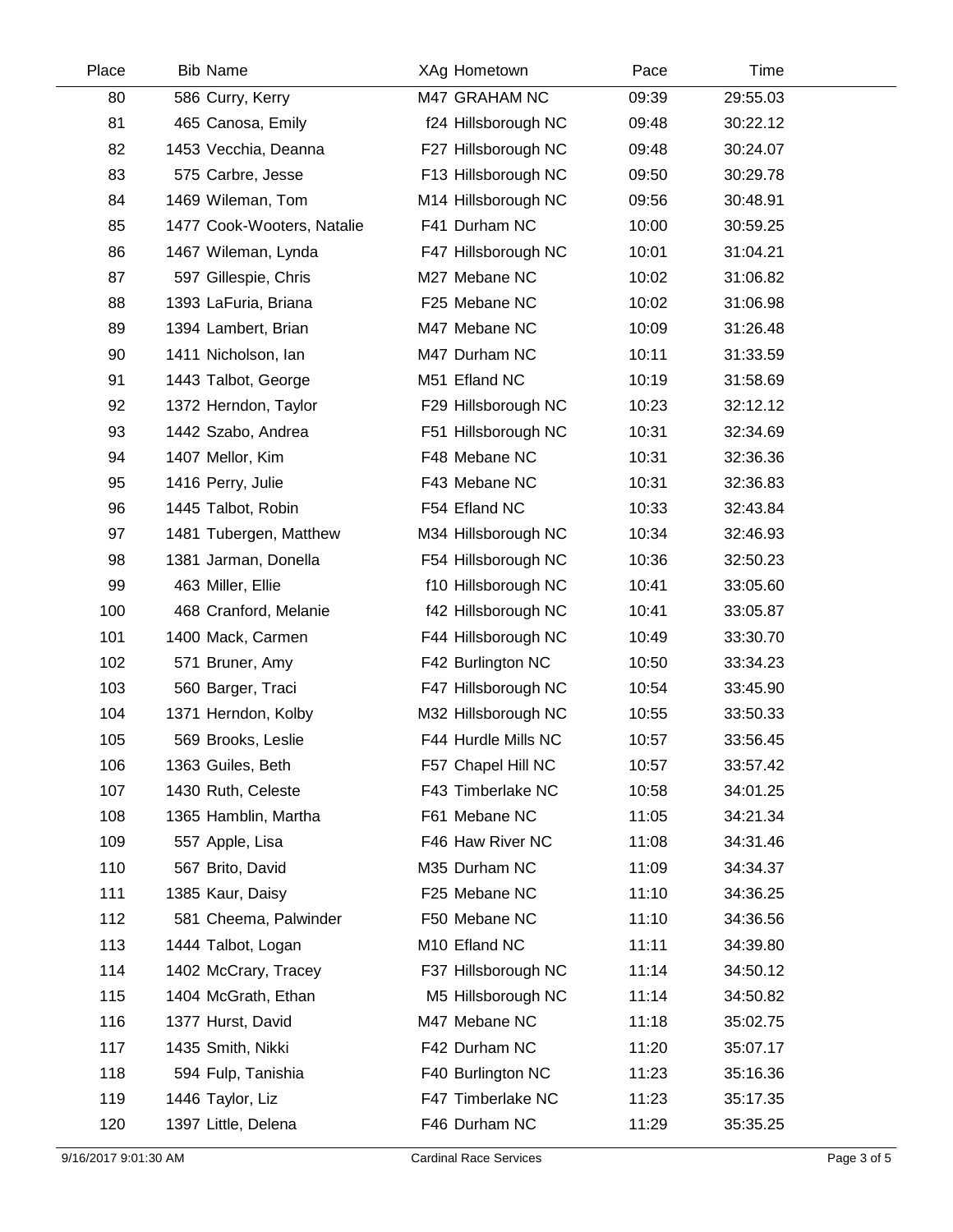| Place | <b>Bib Name</b>         | XAg Hometown        | Pace  | Time     |  |
|-------|-------------------------|---------------------|-------|----------|--|
| 121   | 1431 Sechrist, Robin    | F35 Burlington NC   | 11:35 | 35:53.10 |  |
| 122   | 585 Curry, Denise       | F48 GRAHAM NC       | 11:40 | 36:09.73 |  |
| 123   | 1419 Rhoades, Lila      | F10 Hillsborough NC | 11:42 | 36:17.01 |  |
| 124   | 578 Champion, Julia A.  | F60 Hillsborough NC | 11:43 | 36:20.03 |  |
| 125   | 1420 Rhoades, Mark      | M48 Hillsborough NC | 11:46 | 36:27.43 |  |
| 126   | 1390 Kivett, Mary       | F29 BURLINGTON NC   | 11:54 | 36:52.79 |  |
| 127   | 1375 Horn, Kaira        | F20 DURHAM NC       | 11:55 | 36:56.14 |  |
| 128   | 582 Chnupa, Christine   | F46 Hillsborough NC | 11:55 | 36:56.24 |  |
| 129   | 469 Hadley, Roberta     | f40 Durham NC       | 11:55 | 36:56.74 |  |
| 130   | 1387 Kelly, Samantha    | F24 Roxboro NC      | 11:57 | 37:02.75 |  |
| 131   | 583 Coffey, Signe       | F29 Durham NC       | 11:57 | 37:03.11 |  |
| 132   | 1388 Kent, Jill         | F30 GRAHAM NC       | 12:02 | 37:18.08 |  |
| 133   | 470 Havenger, Tammy     | f52 Chapel Hill NC  | 12:15 | 37:58.50 |  |
| 134   | 1484 Wooters, Thomas    | M37 Durham NC       | 12:20 | 38:13.26 |  |
| 135   | 1437 Spragens, Emily    | F35 Hillsborough NC | 12:25 | 38:29.85 |  |
| 136   | 474 Oxendine, Tina      | F41 Mebane NC       | 12:26 | 38:34.00 |  |
| 137   | 475 OXENDINE, TIANA     | F10 Mebane NC       | 12:27 | 38:34.93 |  |
| 138   | 1382 Jones, Leslie      | F27 Raleigh NC      | 12:36 | 39:02.46 |  |
| 139   | 1368 Hawkins, Ayden     | M11 Hillsborough NC | 12:50 | 39:45.45 |  |
| 140   | 1429 Rose, Stephen A    | M55 Efland NC       | 12:57 | 40:07.87 |  |
| 141   | 1426 robertson, kendra  | F25 Hillsborough NC | 13:10 | 40:48.45 |  |
| 142   | 577 Carroll, Dana       | F57 Thomasville NC  | 13:28 | 41:44.32 |  |
| 143   | 1472 Williams, Hope     | F27 Durham NC       | 13:34 | 42:04.71 |  |
| 144   | 1432 Shreve, Melissa    | F29 Mebane NC       | 13:35 | 42:05.05 |  |
| 145   | 593 Faircloth, Cristy   | F45 Durham NC       | 13:39 | 42:18.02 |  |
| 146   | 565 Brewer, Emma        | F5 Hillsborough NC  | 13:49 | 42:48.57 |  |
| 147   | 1417 Pickard, Hope      | F11 BURLINGTON NC   | 13:49 | 42:49.24 |  |
| 148   | 566 Brewer, Justin      | M36 Hillsborough NC | 13:50 | 42:52.02 |  |
| 149   | 1459 Walker, Nicole     | F38 Mebane NC       | 13:54 | 43:05.61 |  |
| 150   | 1457 Walker, Bryan      | M49 Mebane NC       | 13:54 | 43:06.39 |  |
| 151   | 1405 McMullin, Maria    | F50 Rougemont NC    | 14:01 | 43:27.25 |  |
| 152   | 596 Gibson, Rachel      | F33 GRAHAM NC       | 14:01 | 43:27.39 |  |
| 153   | 1401 Mbadugha, Bessie   | F42 Hillsborough NC | 14:08 | 43:47.99 |  |
| 154   | 1386 Keiper, Kees       | M10 Hillsborough NC | 14:08 | 43:48.49 |  |
| 155   | 1452 Tricomi, Will      | M42 Hillsborough NC | 14:23 | 44:35.64 |  |
| 156   | 1450 Tricomi, Carter    | M13 Hillsborough NC | 14:23 | 44:36.41 |  |
| 157   | 1464 Whitaker, Sally    | F41 Hillsborough NC | 14:32 | 45:02.43 |  |
| 158   | 576 Carbre, Stacey      | F50 Hillsborough NC | 14:33 | 45:05.54 |  |
| 159   | 1374 Hilliard, Christie | F47 Hillsborough NC | 15:13 | 47:09.29 |  |
| 160   | 1483 Woodward, Kim      | F46 Hillsborough NC | 15:16 | 47:18.40 |  |
| 161   | 554 Anderson, Elisabeth | F13 Mebane NC       | 15:21 | 47:34.96 |  |